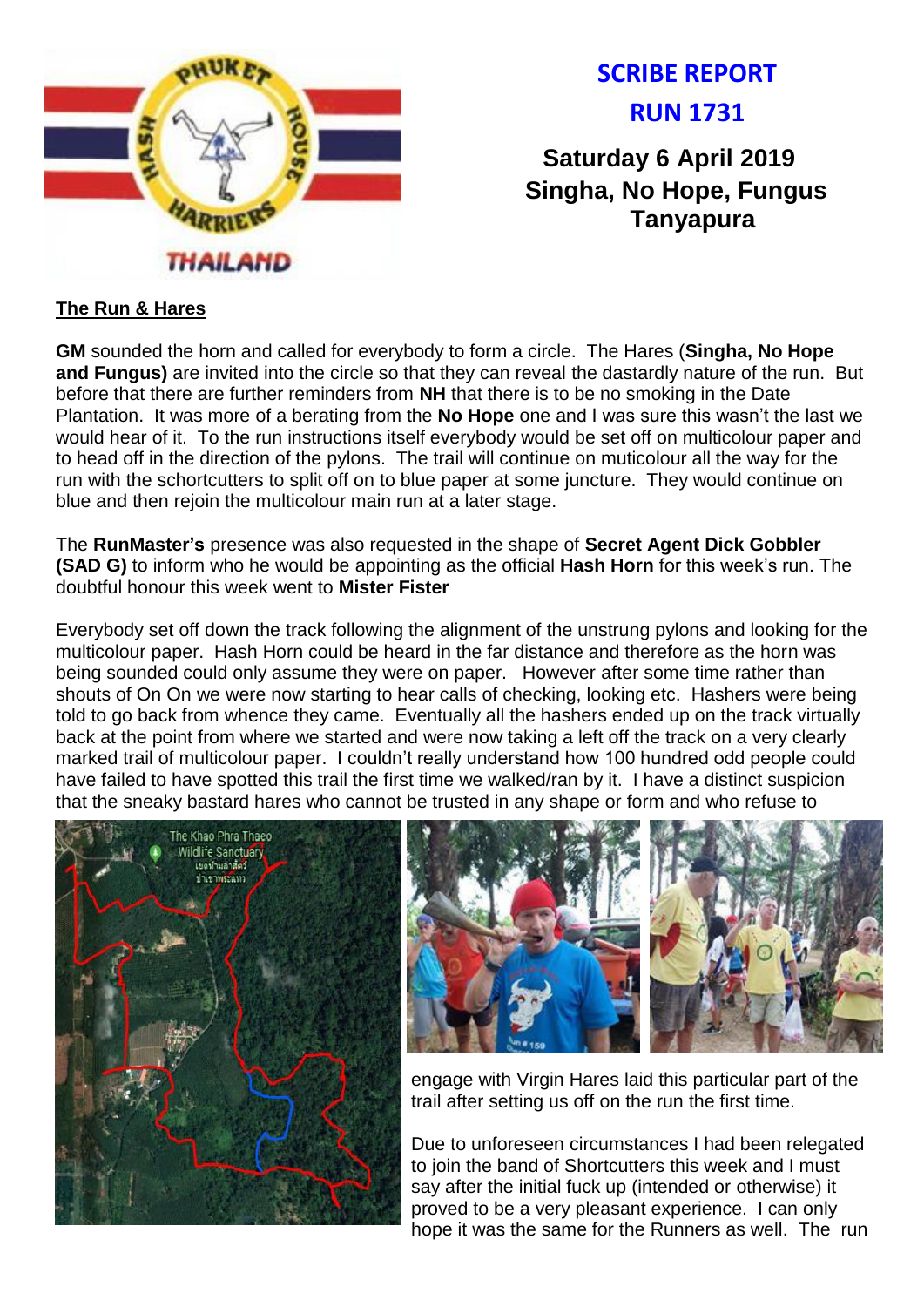clocked in at just under 6 k and the shortcutters at just under 5k so an easy day out for the runners and commendable outing for the shortcutters. A little extra needs to be added if you went to the sxith pylon and back.

# **The Circle**

**GM** invited **The Hares** invited into the circle. No comments from the masses on the run good or otherwise. Given a beer and a thank you for their efforts and invited to vacate the circle. GM thought there were four hares and then realised that was next week's run. And of course there were not four hares otherwise that would involve using a Virgin Hare God forbid by this particular set of Hares

**GM** invites **Fungus** back onto the ice for peeing his pants – dirty little bastard and so say all of us!!.

**GM** thought the walk was slightly long

**GM's** asks 'Who read the scribe report' barely a hand went up. So try again –hands up those who didn't read the report. This time it was **Not Long Enough** and **Repressed One's** hands that made an appearance. But **Repressed One** you are the **Hon Sec** – how can you possibly not have read the Scribe Report. Both given a Down Down for masquerading as people whose first language is English.

**GM** asks that for those that did read the report did you realise who the caricature was of? General mumblings of Fungus and Keith Richard – but they were all wrong especially **Fungus** - it was actually that well known **Cliff Richard**!!.

**GM** said he is looking for scribes. **Flubba** and **Philthy Pisshead** said they could be 'pencilled' in as scribes for May'

**GM** noted that **PP** was wearing a yellow hare shirt which is only reserved for those exalted hares on the Phuket Hash. Put on ice for the offence

Last week was a record 20 virgins – this week we have one. A man called Jim who was originally from Yorkshire ( God's own country as **GM** would have us believe) but Jim is now down under in God's shit hole and nobody would argue with that even if you come from the God Forsaken hole. It's good that we are prepared to welcome them into our little island community in the Andaman Sea. Likewise these strange beings who appear from time to time from another incestuous riven island community of the Isle of Wight

**Flubba** is invited in to help demonstrate the art of the the Hash Virgin initiation. Virgin Jim manages to make a better effort of it than **Flubba**



**Ya Ba** – called in as **Hash Flash** – **Tequilla Slapper** not to be seen. **GM** raises a question - who looks at **Hash Photos** – lots of hands are raised– basically the Hash is a bunch of illiterate scum who cannot read but happy to gratify themselves with images..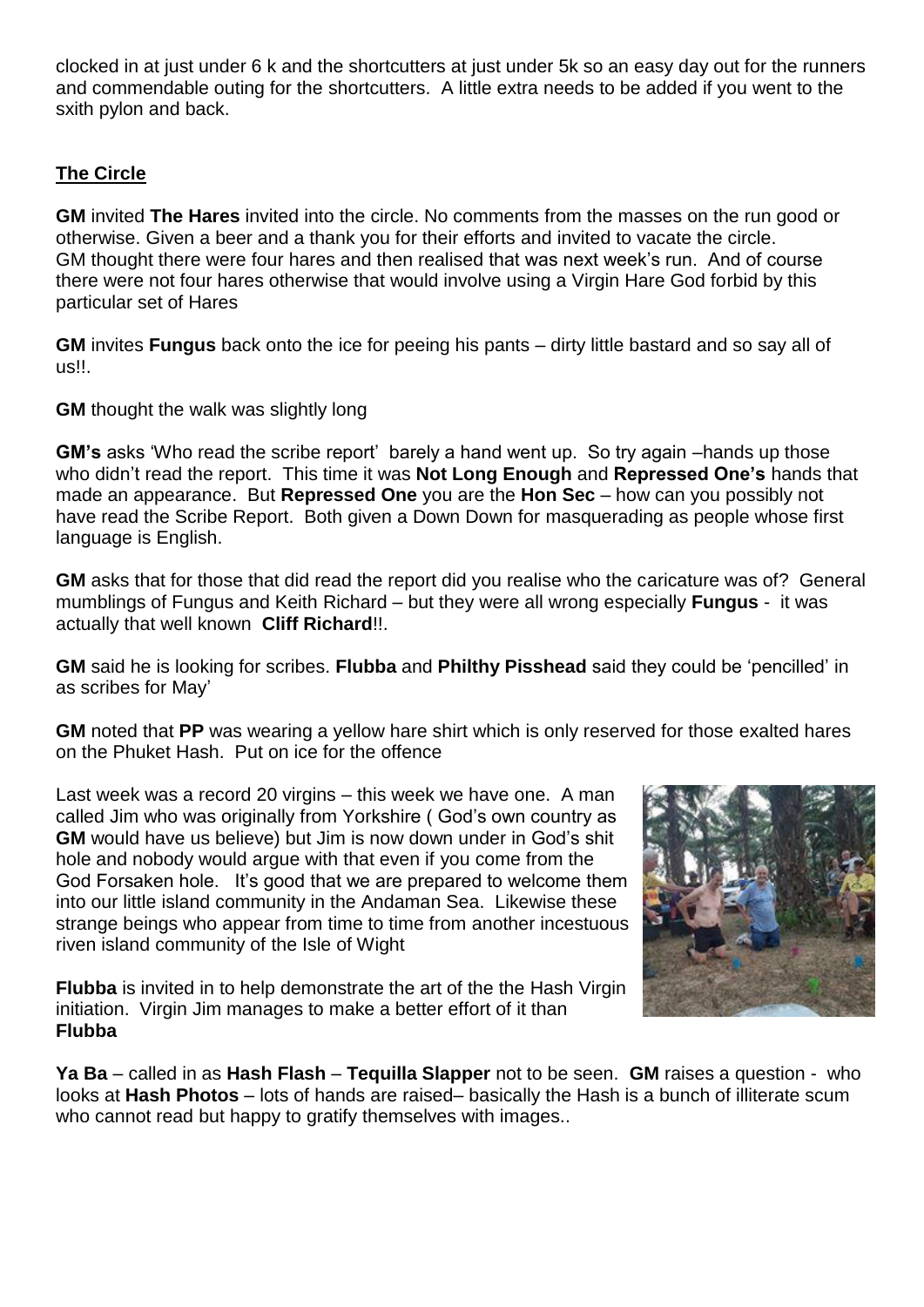## **Awards:**

| 25 runs        | <b>On the Game</b>                      |
|----------------|-----------------------------------------|
| 50 runs        | <b>Gone Already</b>                     |
| 100 runs       | <b>Little Focker</b>                    |
| 100 runs       | <b>Phill the Dick</b>                   |
|                | Phill says he is looking forward to his |
| next 100 runs. |                                         |

**Once Weekly** was awarded his – **HaHaHa** shirt – 555 Runs. Well done **OW**.





**Butt Cycle** put on ice for stealing **Phill the Dick's** chair. What a bicycling bastard.

## **Annouments – No Lucky Lek**

**Scrubber in to announce Rusty Fanny run on Weds 10<sup>th</sup> April Big reminder to everybody that Next week's run is on Friday 12th April. not Saturday**

#### **No Hope**

Quick reminder that you have to get permission in advance to use the Laager site but you are more than welcome by the owners to use it. Just remember that smoking is NOT allowed in the Plantation.

#### **Returners:**



Rainman,Rainbow, Ein Zvei Dreis, Rocky Marciano, back for training, Philthy – back from sleeping with his wife, Flubba, Incest etc.

**Departers:** Tulips, Philthy, Flubba etc etc.,

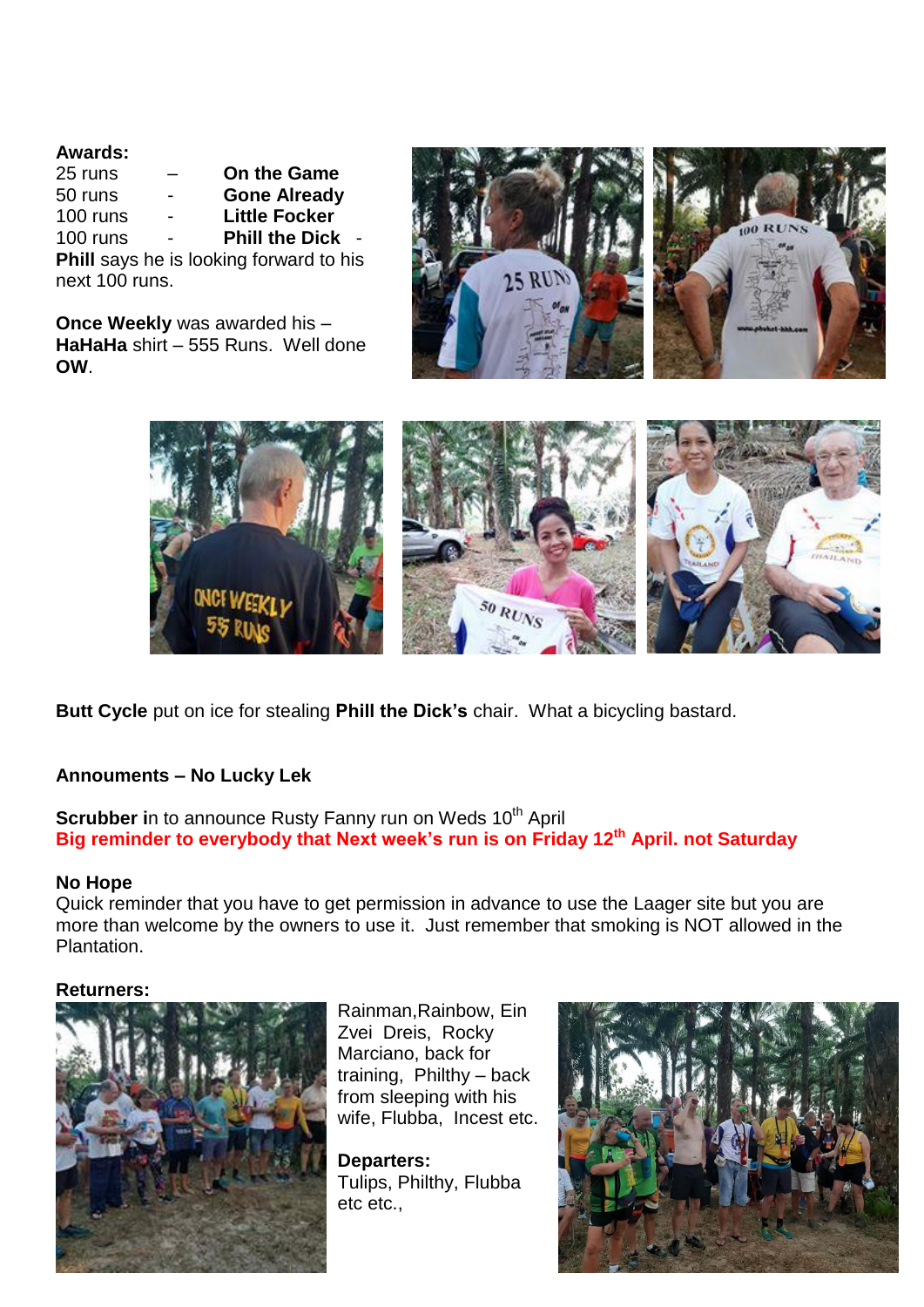### **Run offences: Philthy Pisshead**



Puts **Incest** on the ice for having new shoes ?? Then gets in representatives example of Phuket Hashers – GM's, Hares, FRB's, etc and tries to understand why the hash keeps going from strength to strength. No real reason could be understood and everybody is pretty average. However then you come to **Mister Fister** the Hash Horn who has a zen like quality to his approach to the hash horn. Never short cuts, keeps to the trail at all times, never deviates. He is so much above avergage he must be the Best Blow Job of all of Phuket Island!!!

**Flying Dickhead** – Calls in **Mister Fister** and **Mr Wanker**. **FD** asks **MW** what he told him earlier that day. **MW** says he has new shoes cos' it's his birthday. A chorus of Happy Birthday You Cunt ensues with **MF** manfully trying to cover up **MW's** ears. **MF** gets a double down down for his efforts.



Aussie running along and confirmed to everybody that yes we voted 'Yes' last year to same sex marriage. As he is am running along a Hasher falls on him from behind, is all over me and then went down on me as well. Made a real spectacle of himself after losing his glasses. I help him recover his bins and help him on his way. **Baldylocks** version of events was not quite like that – such is the imagination of your average Aussie.

**Mister Fister** – **FD** called in. Got a phone call from school a couple of weeks ago complaining that **MW** had sung Happy Birthday You Cunt to one of his class mates – **FD**. So here's back to you Cunt.. .

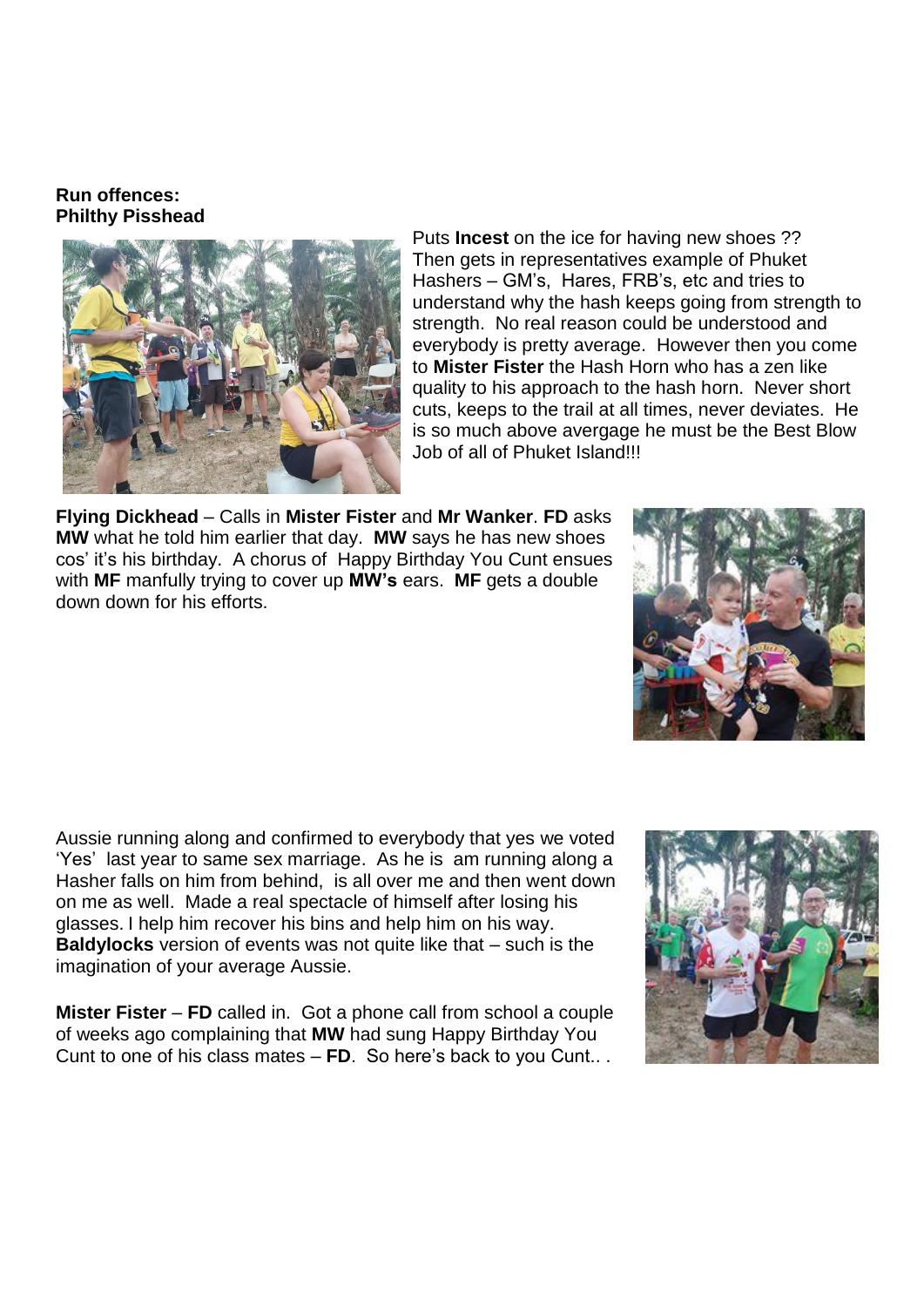# **Hash Steward - Murkury**

**M** calls in **Mister Fister** as **MF** had just bought him a beer and he thought he would return the compliment with a free Hash beer. 'He's a tight one – he's true blue ….

Not funny – a few jokes

All European born people are called into the circle but are NOT to take a beer. **M** is in a search looking for a cunt.

First of all the British are invited to leave because they are never known to be cunts.

President Macron didn't want the Brits to leave the EU so they can go.

Scandinavians are nice people – never really known for starting conflicts – they can leave.

Dutch grow flowers and cause no trouble so they can leave. Germans used to be war mongerers but have changed their ways so they are free to go.

The only Italian who was a cunt scored for AlItalia so they can leave

Irish used to be troublesome but have now changed their ways Estonian – they are no longer communists so are free to leave Belgians – ridiculed by the French but for all that they are OK people so can depart

Swiss – only one remaining and they are not cunts so can leave,

That means there is one person missing – **SADG** – and he is definitely a cunt. Only cost the Hash one beer.

**M** says thanks to the hares and their sign placing. Not like last week where there with only one sign sending you the longest possible way around the lake

**M** had two jokes to say – one I'm not repeating. The other goes like this 'Say what you like about paedophiles' but at least they drive slowly when they pass a school'.

Nearly threatens the **GM** with ice and then realises the error of his ways. Talk of rule books etc.

**GM** says Marvellous Steward spot and big thank you to Murkury.

Time for one or two run offences:

Kissing in the circle – the Estonians - Just got back from Paris – should be exhausted. They also don't know the difference between multicolour paper and multicolour plastic tape.

**Dr Jekyll** - Called in **Flubba** - sat on a chair while still wet – puts him on ice. All due to **Fungus**  putting his hands down **Flubba's** pants and filling them with icey water.